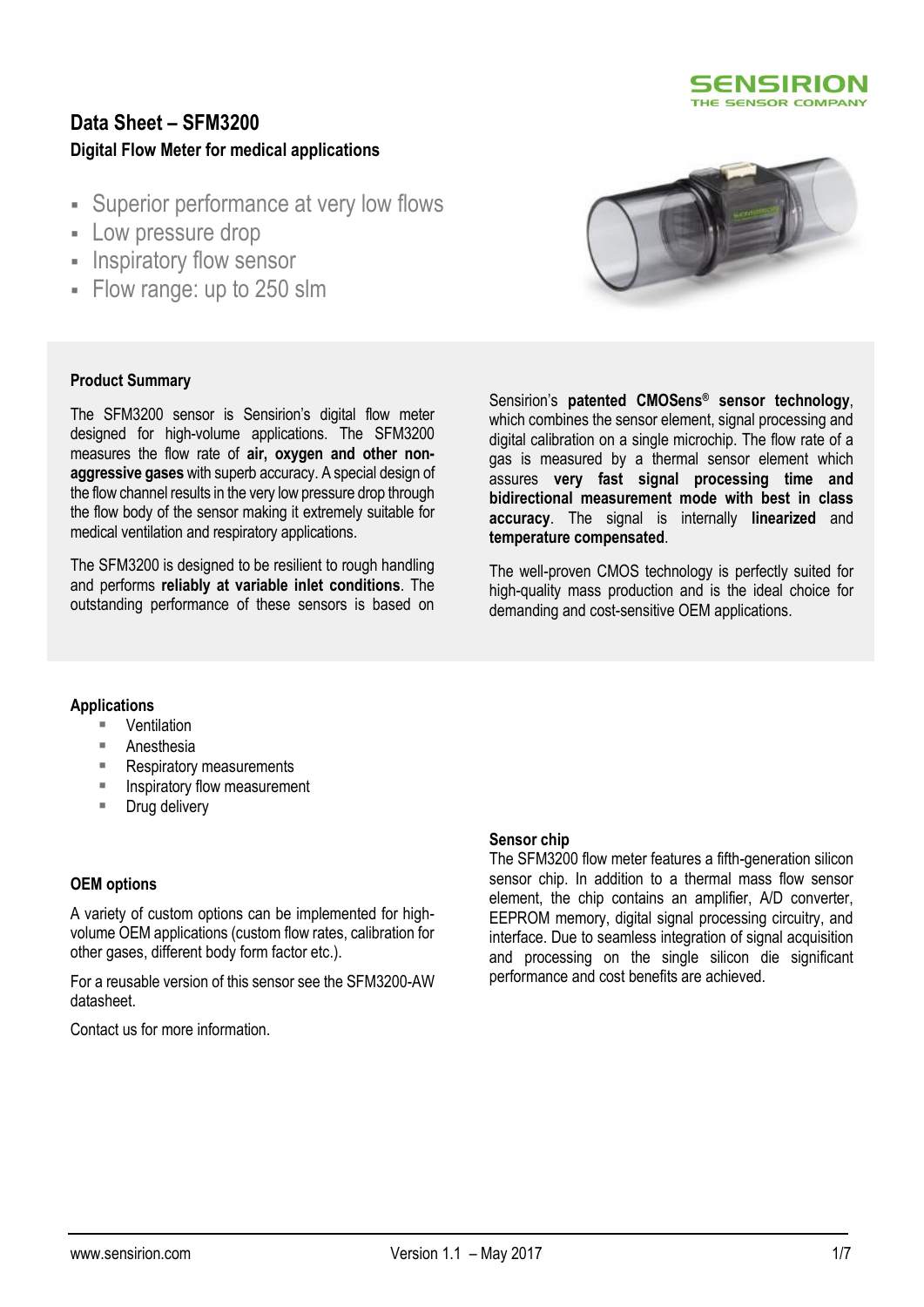<span id="page-1-1"></span><span id="page-1-0"></span>

## **1. Sensor Performance**

### **1.1 Physical specifications<sup>1</sup>**

<span id="page-1-2"></span>

| <b>Parameter</b>                  | <b>Condition</b>                 | Value      |             | <b>Unit</b>                       |
|-----------------------------------|----------------------------------|------------|-------------|-----------------------------------|
| Flow range                        |                                  | $-100+250$ |             | slm <sub>2</sub>                  |
|                                   |                                  | Typ.3      | Max 4       |                                   |
|                                   | span $(-40 \text{ to } +80)$ slm | 2          | 3           | $%$ m.v. $6$                      |
|                                   | span (-60 to +100) slm           | 3          | 5           | $%$ m. $v6$                       |
| Accuracy <sub>5</sub>             | span whole range                 | 7          | 10          | $%$ m. $v6$                       |
|                                   | offset                           | 0.05       | 0.1         | slm <sup>2</sup>                  |
|                                   | span <50 slm                     | 0.6        | 1.0         | $%$ m. $v6$                       |
|                                   | span >50 slm                     | 1.0        | 2.0         | $%$ m. $v6$                       |
| Noise Level <sup>5,7,8</sup>      | span >100 slm                    | 1.5        | 4.5         | $%$ m. $v6$                       |
|                                   | offset                           | 0.034      | 0.07        | slm <sup>2</sup>                  |
| Accuracy Shift Due to Temperature | span                             | 0.4        | 0.5         | % m.v./10°C                       |
| Variation <sup>5,9</sup>          | offset                           | 0.015      | 0.02        | $\text{slm}^2/10^{\circ}\text{C}$ |
|                                   | span                             |            | 0.07        | $%$ m.v. $6$                      |
| Resolution (14 bit) <sup>5</sup>  | offset                           |            | 0.034       | slm <sup>2</sup>                  |
|                                   | @ 60 slm                         | 100 / 0.41 | 150 / 0.62  |                                   |
| Pressure drop                     | @ 100 slm                        | 250 / 0.81 | 300 / 0.97  | Pa / in $H_2O$                    |
|                                   | @ 200 slm                        | 750 / 3.02 | 1100 / 4.44 |                                   |

### **1.2 Ambient Conditions**

| <b>Parameter</b>                   | <b>Condition</b>                               | Value         | <b>Unit</b> |
|------------------------------------|------------------------------------------------|---------------|-------------|
| Calibrated Temperature Range       | $T$ (environment)= $T$ (gas);<br>15% rel. hum. | $+10+50$      | °C          |
| <b>Operating Temperature Range</b> | 10-95% rel. hum. (non cond.)                   | $+10+50$      | °C          |
| Storage Temperature                | 10-95% rel. hum. (non cond.)                   | $-25+70$      | °C          |
| <b>Operating Pressure Range</b>    | absolute                                       | $0.60 - 1.07$ | bar         |
| <b>Burst Overpressure</b>          | gauge                                          | 0.78          | bar         |

.<br>-

<sup>1</sup> Unless otherwise noted, all sensor specifications are valid at 25°C with Vdd = 5V and absolute pressure = 966 mbar and horizontal flow direction

<sup>2</sup> slm: mass flow measured in liters per minute at standard conditions (T = 20 °C, p = 1013.25 mbar)

<sup>3</sup> for "Typ" a CpK of 0.67 is targeted (95% of sensors within the Typ limit)

<sup>4</sup> for "Max" no sensor measured outside of this limits will be shipped and a CpK of 1.33 is targeted

<sup>5</sup> Total accuracy/noise level/resolution is a sum of zero-point and span accuracy/noise level/resolution.

 $6$  %m.v. = % measured value = % of reading

<sup>7</sup> one standard deviation, measured at full sampling rate without averaging

<sup>8</sup> noise level defined as standard deviation of individual sensor readings, measured at full sampling rate (typ: average of noise level ; max: at least 99.99% of sensors have a noise level below indicated value)

<sup>9</sup> these effects need to be added to the initial values if applicable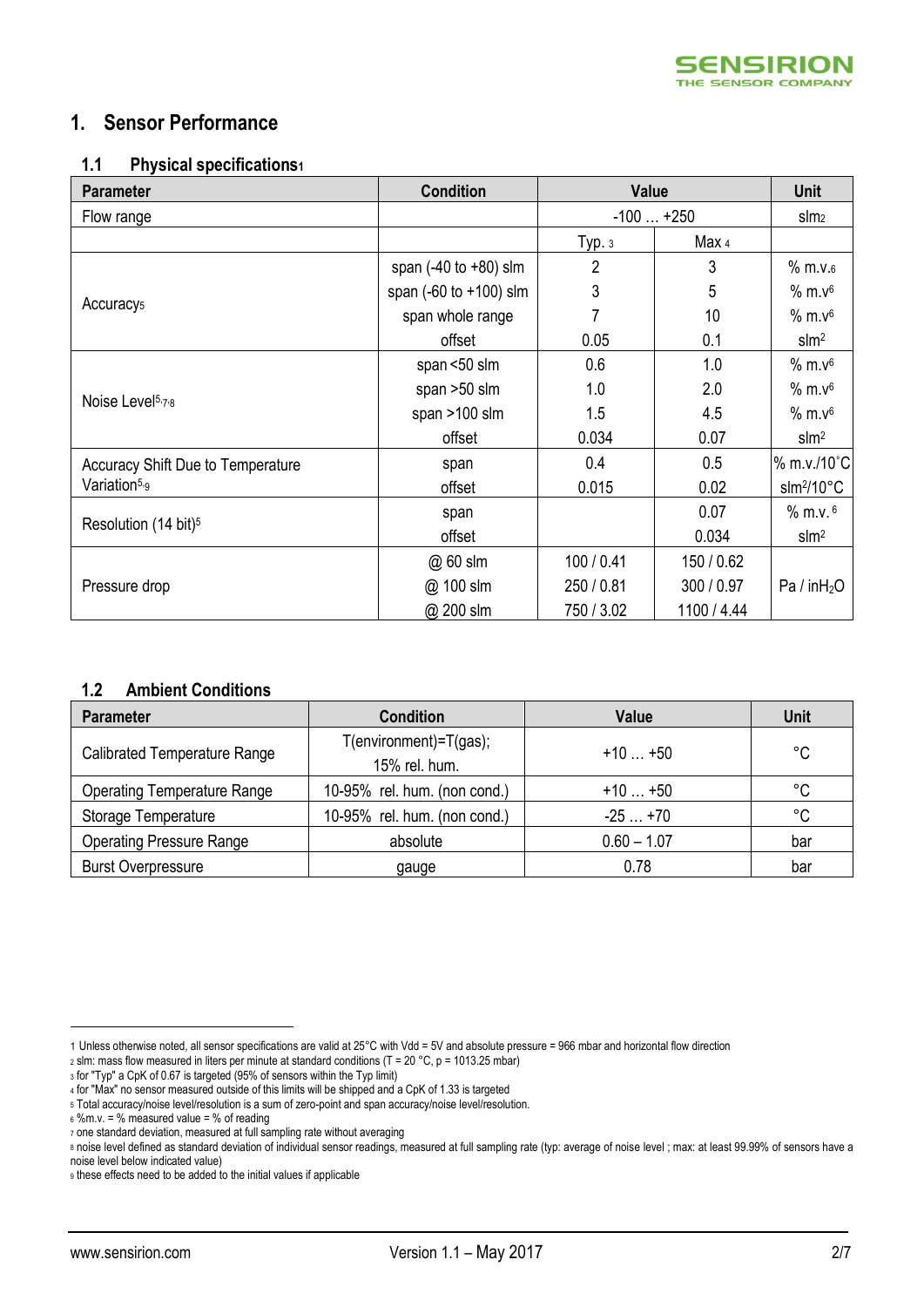

### **1.3 Media compatibility**

| <b>Parameter</b>        | Value                                                                                                              |
|-------------------------|--------------------------------------------------------------------------------------------------------------------|
| Calibration             | Air                                                                                                                |
| Media Compatibility     | Air (non-condensing), $N_2$ , $O_2$ , other non-aggressive gases                                                   |
| <b>Wetted Materials</b> | Si, Si <sub>3</sub> N <sub>4</sub> , SiO <sub>x</sub> , Gold, Epoxy, Glob Top, PPSU, Polyurethane, stainless steel |
| RoHS, REACH             | RoHS and REACH                                                                                                     |

The sensor can be used with gas mixtures, such as O2 and air. Please see application note: "GF\_AN\_SFM3200\_SFM3300\_Effects\_Humidity\_Gas\_mixtures" for details.

## **2. Electrical Specifications**

### **2.1 Electrical characteristics**

| <b>Electrical properties</b>  | <b>Condition</b>  | <b>Value</b>             |            | <b>Unit</b> |
|-------------------------------|-------------------|--------------------------|------------|-------------|
| Interface                     |                   | ${}^{12}C$               |            |             |
| <b>Default Sensor Address</b> |                   | 64 (h40)                 |            |             |
| <b>Update Time</b>            | 14 bit            | 0.5                      |            | ms          |
| Soft Reset Time               |                   | 80                       |            | ms          |
| Start-up Time 10              | Max.              | 100                      |            | ms          |
| Supply Voltage                |                   | $5V + -5%$               |            | V           |
|                               |                   | Min                      | Max        |             |
| <b>Communication Level</b>    | High              | 2.5                      | <b>VDD</b> | V           |
|                               | Low               | <b>GND</b>               | 1.1        |             |
| <b>Power Consumption</b>      |                   | < 50                     |            | mW          |
| <b>Electrical Connector</b>   |                   | JST B4B-ZR-SM4-TF (Male) |            |             |
| Output signal resolution      |                   | 14                       |            | bit         |
| <b>Scale Factor Flow</b>      | Air <sub>11</sub> | 120                      |            | $1/s$ Im    |
| <b>Offset Flow</b>            |                   | 32'768 (h8000)           |            |             |

### **2.2 Pin layout**



| Pin | <b>Function</b> |
|-----|-----------------|
|     | <b>SDA</b>      |
| ◠   | <b>GND</b>      |
| c   | <b>VCC</b>      |
|     | <b>SCK</b>      |

### **2.3 Conversion to Physical Values**

In order to obtain the measured flow in [slm], the measured value needs to be converted using the following formula:

 $[flow [slm] = \frac{measured \ value - offset \ flow}{\int [Smm] }$ scale factor flow

Please note that the first measurement performed directly after chip initialization is not valid.

.<br>-

<sup>10</sup> After 4.75V is reached

<sup>11</sup> For compensation for O2 and humidity see application note: "GF\_AN\_SFM3200\_SFM3300\_Effects\_Humidity\_Gas\_mixtures".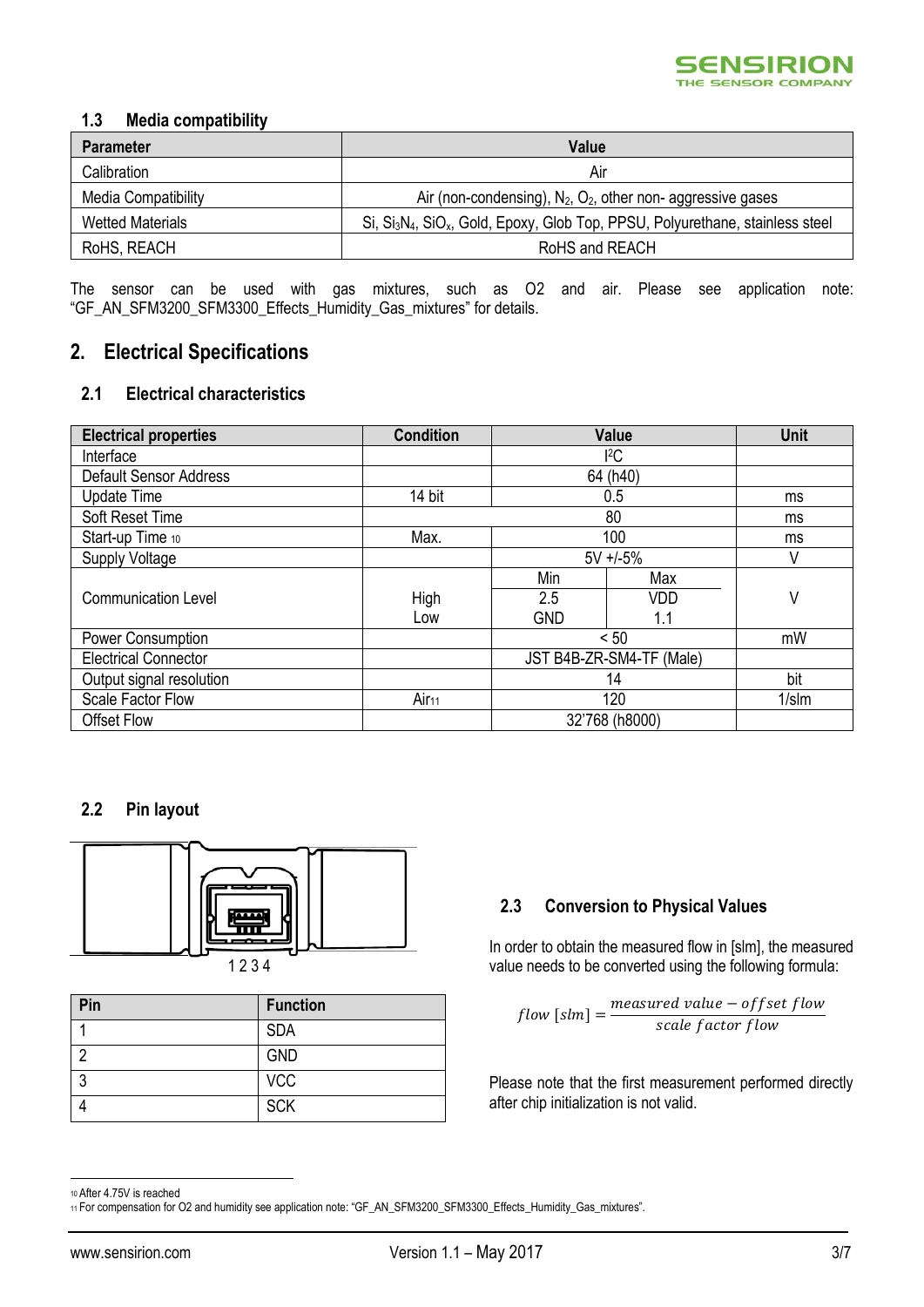

# **3. Mechanical Specifications**

### **3.1 Connection with medical cones**

Fittings of the SFM3200 sensor correspond to the international standard ISO5356-1:2004. Details about this type of connection can be found in the description of the standard.

### **3.2 Connection with O-ring**



Cross section of recommended O-ring 1

O-ring socket:  $d_1 = 22$  mm,  $d_2 = 1.5$  mm O-ring cone:  $d_1 = 20$  mm,  $d_2 = 1.5$  mm

### **3.3 Dimensions**

<span id="page-3-0"></span>

| <b>Parameter</b>                                        | <b>Value</b> | <b>Unit</b> |
|---------------------------------------------------------|--------------|-------------|
| Length                                                  | 73.0         | mm          |
| Inner diameter                                          | 19           | mm          |
| Downstream conical cone12                               | 22           | mm          |
| Upstream conical socket <sup>12</sup>                   | 22           | mm          |
| Additional connection with O-rings possible (see above) |              |             |
| Weight                                                  | <30          | q           |

All dimensions are in millimetres (mm).









#### <u>.</u> <sup>12</sup> According to ISO5356-1:2004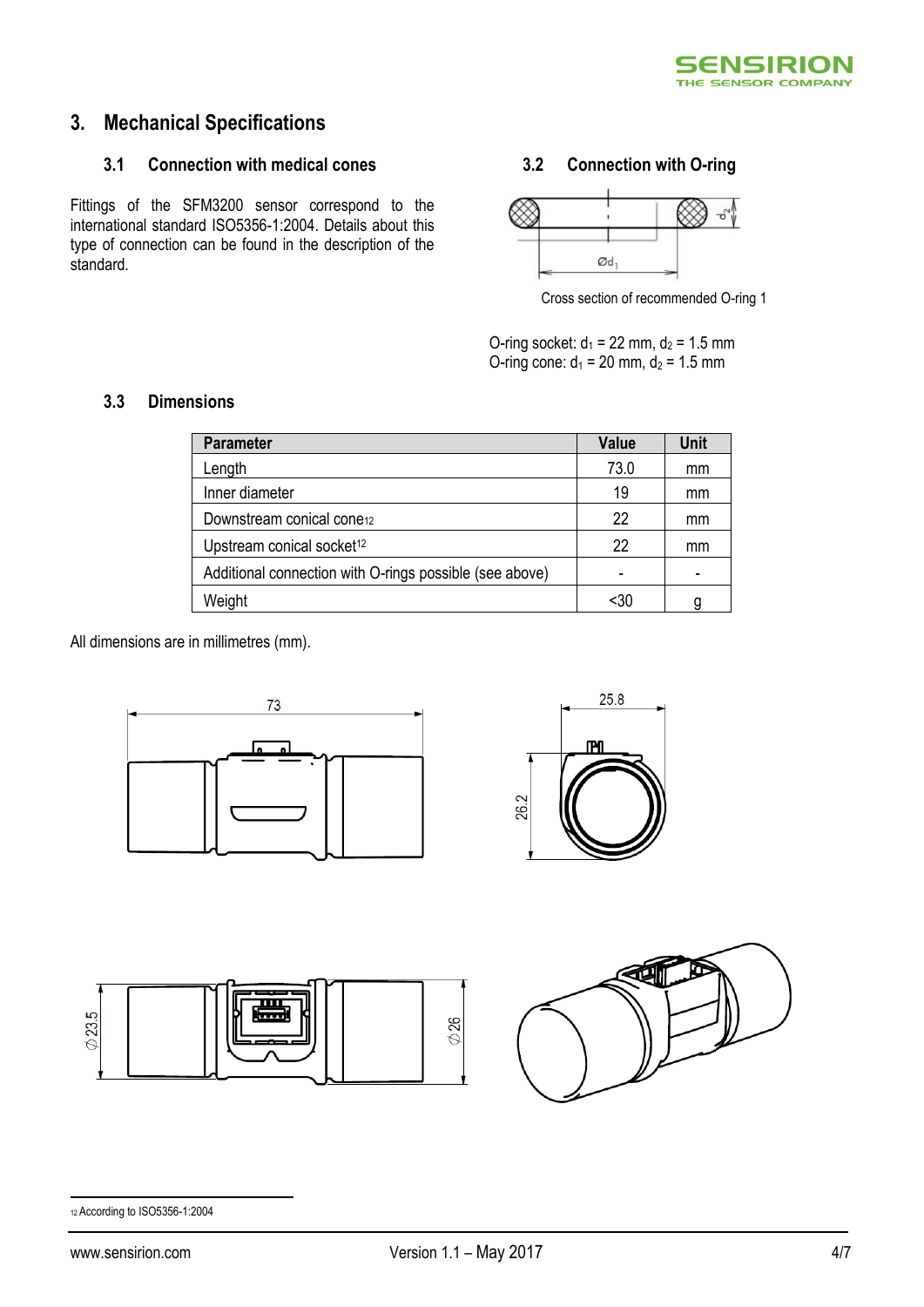## **4. Instructions for Use**

### **4.1 Calibration orientation**

The sensors are calibrated horizontally as depicted in the following graph:



Positive flow direction (as marked on the sensor)

### **4.2 Design guidelines**

In order to provide good flow conditions, the inner diameter of the connecting tube has to be approximately the same as the inner diameter of the SFM3200 main flow channel. The inlet tube has to be straight and at least 10 cm in length. The SFM3200 is equipped with meshes on the in- and outlets of the flow channel to reduce turbulences and thus improve the stability.

Please refer to the application note "Inlet conditions for the SFM3000 Mass flow meters" for more information.

Additionally, it is recommended to avoid placing the sensor such that the sensing element is at the bottom. This helps prevent deposition of matter (such as dust particles or water droplets) on the sensing element.

### **4.3 Temperature compensation**

The SFM3200 sensor features digital temperature compensation. The temperature is measured on the CMOSens® chip by an on-chip temperature sensor. This data is fed to a compensation circuit that is also integrated on the CMOSens® sensor chip. Thus, no external temperature compensation is necessary.

### **4.4 Sensor handling**

The packaging method of the CMOSens chip together with the inert housing and the sealing materials ensure a tight and highly resistant sealing of the device. Please be aware that aggressive and corrosive gases can influence the sensor element and may even destroy the sealing or the plastics body.

Please also be careful with the use of explosive or toxic gases. Any leakage even outside the controller can be dangerous.

For the above reasons, Sensirion guarantees the safe use of the CMOSens® Mass Flow Meter for inert, in-explosive and non-toxic gases only.

The SFM3200 sensor is designed to be robust and shock resistant. Nevertheless, the accuracy of the high-precision SFM3200 can be degraded by rough handling. Sensirion does not guarantee proper operation in case of improper handling. **Note:** avoid applying mechanical stress.

### **4.5 ESD**

The electronics of the SFM3200 sensor consist of a single automotive qualified chip. It complies with the following ESD norms:

- AEC Q 100 002 (4kV HBM)
- AEC Q 100 003 (200V MM)

Although the sensor complies with these norms, it does not mean the sensor is immune against ESD.

The sensor is shipped in an antistatic tray to prevent electrostatic discharge. To avoid damage to the sensor, ground yourself using a grounding strap or by touching a grounded object before touching the sensor. Furthermore, store the parts in an antistatic package when not in use.

#### **4.6 I <sup>2</sup>C Interface and communication**

Due to I<sup>2</sup>C interface restrictions, the cable length from the sensor to the microprocessor is recommended to be as short as possible and certainly not above 30 cm. For wires longer than 10 cm it is mandatory to shield the SDA and SCL.

In case data is read from the sensor, the first data byte of the transaction must always be acknowledged by the master.

It must be possible to reset the sensor through a hard reset, i.e. powering off and on the sensor, in case the sensor freezes.

I <sup>2</sup>C Communication details are given in the application note "I <sup>2</sup>C Functional Description for SFM3000 series".

## **5. Ordering Information**

Use the part names and product numbers shown in the table below when ordering SFM3200 sensors. For the latest product information and local distributors, visit [www.sensirion.com.](http://www.sensirion.com/)

| <b>Part name</b> | <b>Product Number</b> |
|------------------|-----------------------|
| <b>ISFM3200</b>  | 1-101051-01           |

Packaging units: 30 items/tray.

Every sensor is traceable by a unique Serial Number.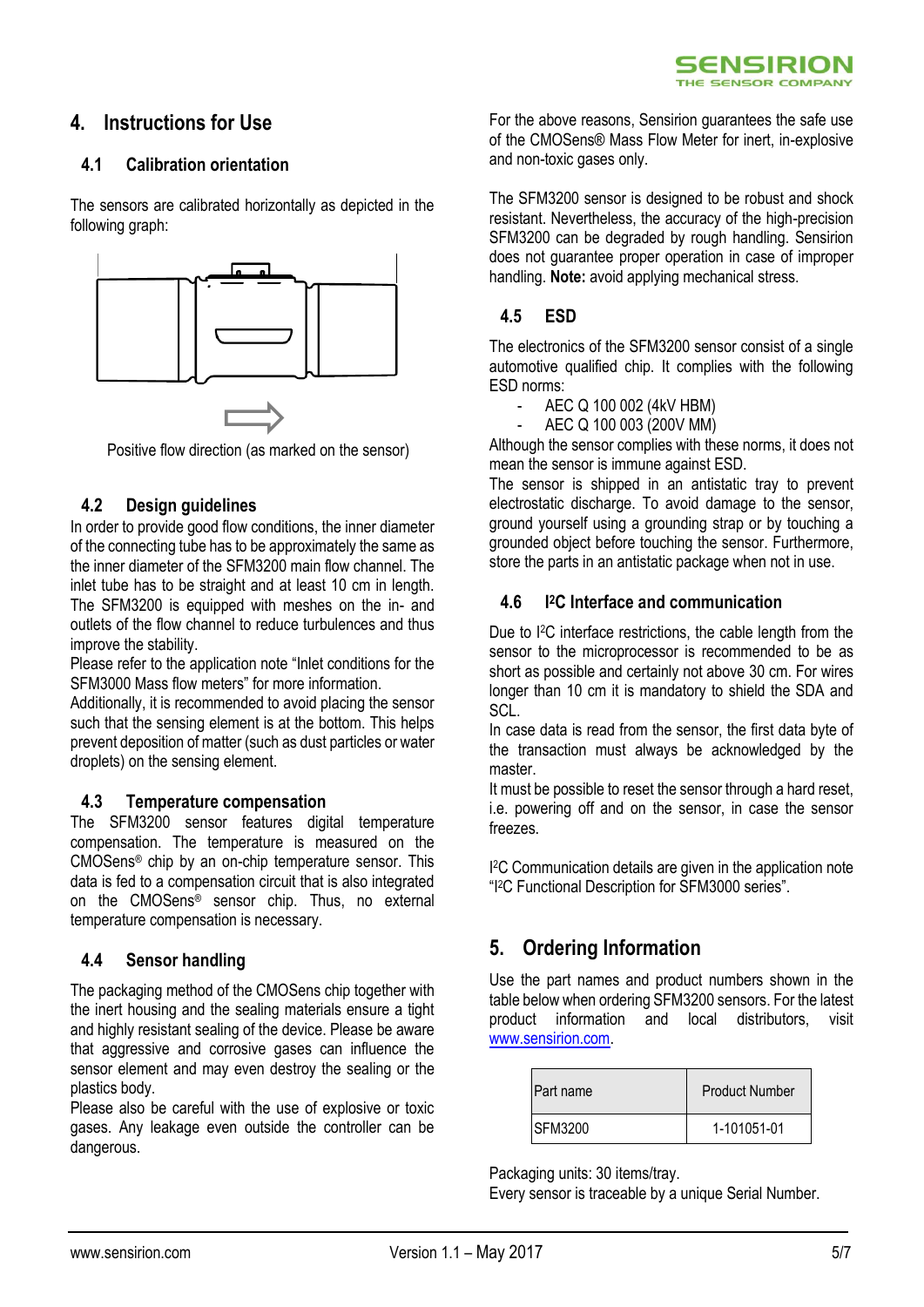

# **Revision history**

| Date             | Author      | Version | Changes                                           |
|------------------|-------------|---------|---------------------------------------------------|
| <b>July 2016</b> | <b>IDAT</b> |         | Release                                           |
| May 2017         | <b>SAW</b>  | ъ.      | Changed max storage temperature from 65°C to 70°C |
|                  |             |         |                                                   |
|                  |             |         |                                                   |